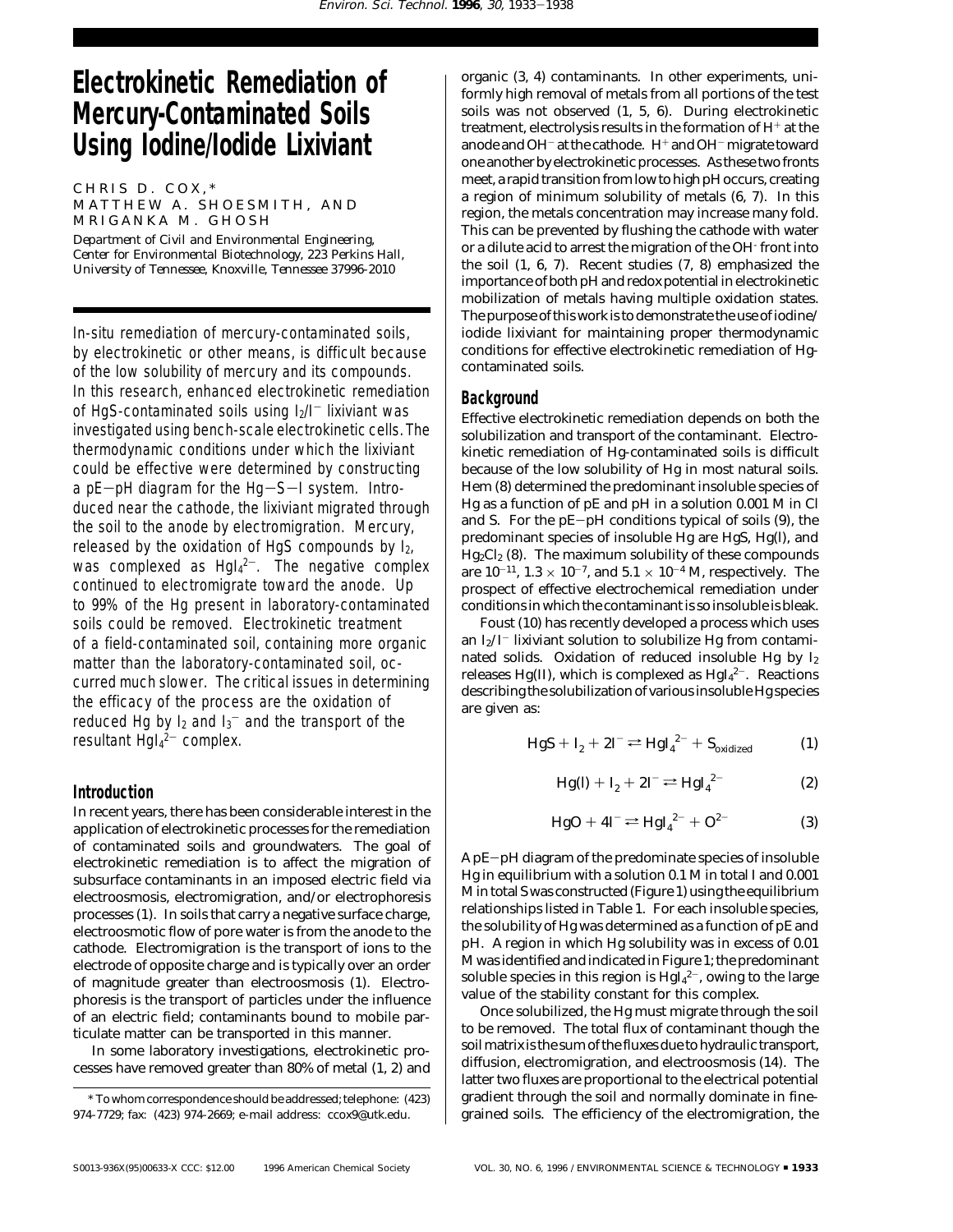

**FIGURE 1. Stability diagram for Hg in the presence of 0.1 M total I and 0.001 M total S.**

## **TABLE 1 Equilibrium Thermodynamic Equations Used in**

**Figure 1**

| equation                                                                                                   | log K    | ref |
|------------------------------------------------------------------------------------------------------------|----------|-----|
| $Hq^{2+} + I^- \rightleftharpoons HqI^+$                                                                   | 12.83    | 11  |
| $Hq^{2+} + 2I^{-} \rightleftharpoons HqI_{2}^{0}$                                                          | 24.07    | 11  |
| $Hq^{2+} + 3l^{-} \rightleftarrows HqI_3^{-}$                                                              | 27.77    | 11  |
| $Hq^{2+} + 4l^{-} \rightleftharpoons HqI42-$                                                               | 29.79    | 11  |
| $HS^{-} \rightleftarrows$ $S^{2-} + H^{+}$                                                                 | $-14$    | 12  |
| $H_2S \rightleftarrows HS^- + H^+$                                                                         | $-7.1$   | 12  |
| $HqO + 2H^+ \rightleftharpoons Hq^{2+} + H_2O$                                                             | 2.44     | 11  |
| $Hgl2(c) \rightleftarrows Hgl2 + 2I-$                                                                      | $-28.62$ | 11  |
| $Hg_2I_2(c) \rightleftarrows Hg_2^{2+} + 2I^{-}$                                                           | $-2.22$  | 11  |
| $HgS \rightleftarrows Hg^{2+} + S^{2-}$                                                                    | $-52.03$ | 11  |
| $12(aq) + 2e^- \rightleftharpoons 21^-$                                                                    | 20.96    | 12  |
| $13^{-} + 2e^{-} \rightleftharpoons 31^{-}$                                                                | 18.24    | 12  |
| $103^-$ + 6H <sup>+</sup> + 6e <sup>-</sup> = 1 <sup>-</sup> + 3H <sub>2</sub> O                           | $-110.0$ | 13  |
| $HIO3 + 5H+ + 6e- \rightleftharpoons I- + 3H2O$                                                            | $-109.2$ | 13  |
| $Hq^{2+} + e^- \rightleftharpoons 1/2Hq_2^{2+}$                                                            | 15.4     | 11  |
| $SO_4{}^{2-}$ + 8H <sup>+</sup> + 8e <sup>-</sup> $\rightleftharpoons$ S <sup>2-</sup> + 4H <sub>2</sub> O | 20.74    | 11  |
| $1/2Hq_2^{2+} + e^- \rightleftharpoons Hq(l)$                                                              | 13.46    | 11  |

more significant of the two processes, is related to the transference number (*ti*), defined as the fraction of the total current carried by ionic species *i* (*1*):

$$
t_i = \frac{z_i \mu_i^* c_i}{\sum_{i=1}^{j} z_i \mu_j^*}
$$
 (4)

where  $z_i$ ,  $c_i$ , and  $\mu_i^*$  are the valance, concentration, and valence of the ions in solution. Electrokinetic remediation may be inefficient for ions with very low values of *ti*, especially when transport by electroosmosis is negligible.

In this research, electrokinetic remediation using the  $I_2/I^-$  lixiviant was investigated. Iodide solution and  $I_2$ crystals, introduced near the cathode, react to form  $\mathrm{I_3}^$ complex. Reduced forms of insoluble Hg can be oxidized by either  $\mathrm{I}_2$  or  $\mathrm{I}_3^-$ ; however, transport of oxidant through the soil is dependent on the electromigration of the  $I_3^$ anion. The  $\rm Hg I_4{}^{2-}$  complex, formed via reaction with lixiviant solution, is removed from the soil by electromi-



**FIGURE 2. Electrokinetic cell.**

gration toward the anode. The use of a lixiviant and electromigration of a metal as an anionic complex are unique aspects of this research.

#### **Experimental Section**

Most electrokinetic experiments were conducted using a laboratory-contaminated loam (LCL) soil containing about 4% soil organic matter. One experiment was conducted using a field-contaminated sandy-loam soil from East Fork Poplar Creek (EFPC) in Oak Ridge, TN, containing about 11% soil organic matter. The initial total Hg concentration in the EFPC soil was about 250 mg/kg. The presence of *m*-cinnabar and Hg<sup>0</sup>(l) were indicated by X-ray diffraction of the soil, but determination of Hg mineralogy by chemical means was inconclusive (*15*).

The electrokinetic cell used in the experiments is shown in Figure 2. The anode and cathode chambers were bolted together to hold the 6.35 cm i.d. soil tube in place. Carbon electrodes, each 12.7 cm  $\times$  12.7 cm, were connected to a dc power supply, capable of either constant-current or constant-voltage operation.

Soil samples were prepared by mixing 250 g of soil with 500 mL of deionized water to create a slurry. Laboratory contaminated soils were amended with 500 mg/kg HgS (cinnabar). The soil slurry was degassed under vacuum and poured into the soil tube of the electrokinetic cell. The bottom of the cell was capped with a porous stone lined with filter paper. After the additional degassing, the other end of the tube was capped using an additional filter paperlined porous stone. The soil was consolidated using a soil consolidation apparatus over a 2-week period to a final length of 5.1 cm. Additional porous stones were added to the tube to occupy the space vacated by soil during consolidation. The final bulk density of the consolidated laboratory- and field-contaminated soils were 1.23 and 1.17  $g \, \text{cm}^{-3}$ , respectively. After consolidation, the second innermost porous stone was replaced with an equal volume of I2 crystals. The cathode and anode chambers were filled with 0.1 M NaI solution; in some experiments the anode chamber was filled with deionized water.

Potential gradient, current density, and the pH and pE of the fluid in the electrode chambers were monitored during each experiment. At the end of electrokinetic treatment, usually about 15 days, the soil core was sectioned into eight even increments. Each increment was mixed to ensure homogeneity and then split into separate subsamples A and B. Subsample A was dried for 24 h at 60 °C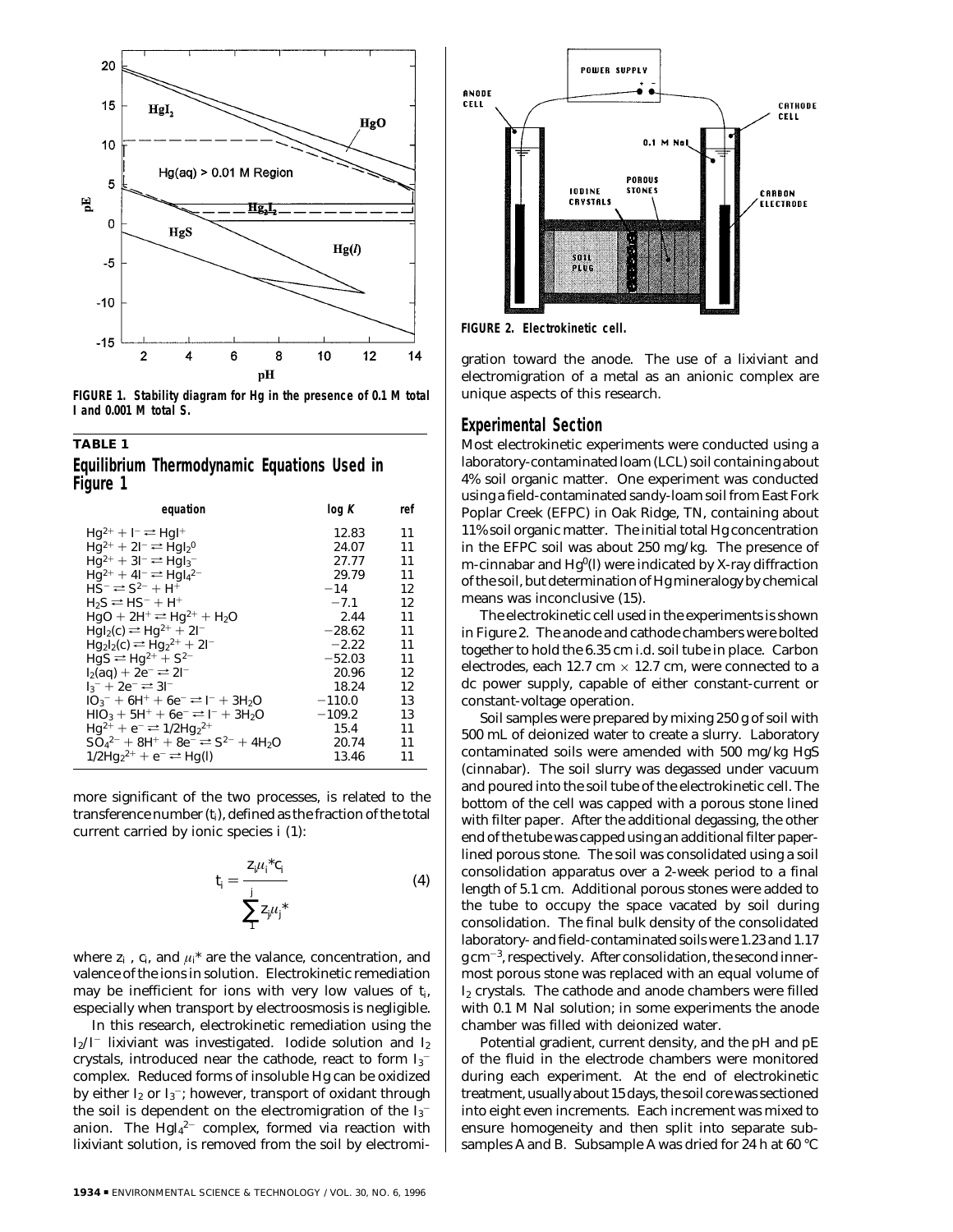## **TABLE 2 Summary of Electrokinetic Experiments**

|                                                                      | experiment no. |                   |                |                 |               |                   |                  |  |  |
|----------------------------------------------------------------------|----------------|-------------------|----------------|-----------------|---------------|-------------------|------------------|--|--|
|                                                                      |                | 2                 | 3              |                 | 5             | 6                 |                  |  |  |
| duration (days)                                                      |                | 29                | 15             | 15              | 15            | 16                | 14               |  |  |
| total charge transferred<br>(MC/m <sup>2</sup> )                     | 0.233          | 0.949             | 0.499          | 1.04            | 0.524         | 2.78              | 2.88             |  |  |
| iodine crystals                                                      | no             | no                | yes            | yes             | yes           | yes               | yes              |  |  |
| cathode solution                                                     | $0.1 M$ Nal    | $0.1 M$ Nal       | $0.1 M$ Nal    | $0.1 M$ Nal     | $0.1 M$ Nal   | $0.1 M$ Nal       | $0.1 M$ Nal      |  |  |
| anode solution                                                       | DI water       | DI water          | DI water       | DI water        | 0.1 M Nal     | $0.1 M$ Nal       | 0.1 M Nal        |  |  |
| constant current (mA/m <sup>2</sup> )                                | 380            | 380               | 380            | 760             | 380           | NA.               | NA.              |  |  |
| constant voltage (V/cm)                                              | NA             | ΝA                | NA             | NA              | NA            | 0.39              | 0.39             |  |  |
| cathode drip solution                                                | none           | 0.1 M Nal at pH 2 | none           | none            | none          | none              | none             |  |  |
| anode drip solution                                                  | none           | none              | none           | none            | $0.1 M$ Nal   | $0.1 M$ Nal       | 0.1 M Nal        |  |  |
| removal of Hg (%)                                                    | 0              | 22                | 74             | 74              | 28            | 99                | 6                |  |  |
| total Hg recovery (%)                                                | 109            | 78                | 46             | 43              | 82            | 67                | 96               |  |  |
| range of calculated $t_i$                                            | a              | a                 | $0.003 - 0.07$ | $0.0008 - 0.05$ | $0.01 - 0.05$ | $0.0001 - 0.0002$ | $0.0008 - 0.009$ |  |  |
| <sup>a</sup> Data required for calculating $t_i$ were not available. |                |                   |                |                 |               |                   |                  |  |  |

and analyzed for total soil Hg. The soil moisture content was determined gravimetrically. Pore water, recovered by centrifugation of subsample B, was analyzed for pE, pH, Hg,  $I_2$ , and  $I^-$ . Measurements of pE and pH were made using Pt and glass combination electrodes, respectively.

The concentrations of  $I^-$  and  $I_2$  in pore water were determined by titration  $(16)$ . The I<sub>2</sub> concentrations determined by the method and reported in the present work include both oxidizing species:  $\rm I_2$  and  $\rm I_3^-$ . Mercury was determined in soil and pore water samples by digestion and subsequent cold-vapor atomic adsorption spectrophotometry (EPA-600 Method 245.5, 1982). The presence of iodine interferes with Hg analysis because of the strong complexes formed. The sensitivity of the cold-vapor technique allowed the samples to be diluted until iodine concentrations were below those that cause interference, about  $1 \times 10^{-5}$  M.

#### **Results and Discussion**

Electrokinetic experiments are summarized in Table 2. Two terms in Table 2 require definition. Hg removal is the fraction of the initial Hg measured in the soil after treatment. Hg recovery is the fraction of the initial Hg that could be measured in the soil, electrode chambers, and wash solutions at the end of the experiment. Soluble and insoluble Hg remaining in the soil core were easily recovered: Hg recovery was high when Hg removal was low. Mercury removed from the soil was more difficult to recover; a loss mechanism at the anode was suspected but could not be identified. Improved recovery of removed Hg occurred when a 0.1 M NaI anode-wash solution was used. Hg removal does not appear to be closely correlated with the total charge transferred during the experiment (Table 2), implying that chemical processes in addition to electrokinetic transport must contribute to the removal of Hg from the soil.

In experiments 1 and 2, an attempt was made to mobilize Hg using  $I^-$  alone as the lixiviant; little mobilization of Hg was accomplished. The pH and pE distribution in untreated soil was determined by analyzing the pore water from a sacrificed soil core after contamination and consolidation. Values ranged from 6.1 to 7.3 for pH and from 7.5 to 8.9 for pE, well within the domain of high Hg solubility indicated in Figure 1. The poor solubilization of Hg observed may have been caused by slow oxidation kinetics under moderately oxidizing conditions. In experiment 2, an acid



**FIGURE 3. Distribution of mercury, iodine, and iodide and pH and pE in the LCL soil at the end of (a) experiment 3 (current density** ) 380 mA/m<sup>2</sup>) and (b) experiment 4 (current density = 760 mA/m<sup>2</sup>).

solution was dripped into the cathode in an attempt to complex sulfide released by the dissolution of HgS. Some mobilization of Hg occurred near the anode where oxidizing conditions prevailed, but none occurred in the remainder of the soil.

Experiment 3 represents a typical experiment in which a combination of  $I^-$  and  $I_2$  were used as the lixiviant. Mercury removal (74%) was dramatically greater than in systems using  $I^-$  alone. At the end of the experiment, the distribution of mobile (Hg in pore water) and immobile (total Hg less Hg in pore water) Hg species,  $I_2$ ,  $I^-$ , pH and pE, were measured (Figure 3). In Figure 3, the mass of Hg remaining in the pore water (mobile) and insoluble (immobile) are normalized to the total mass of Hg initially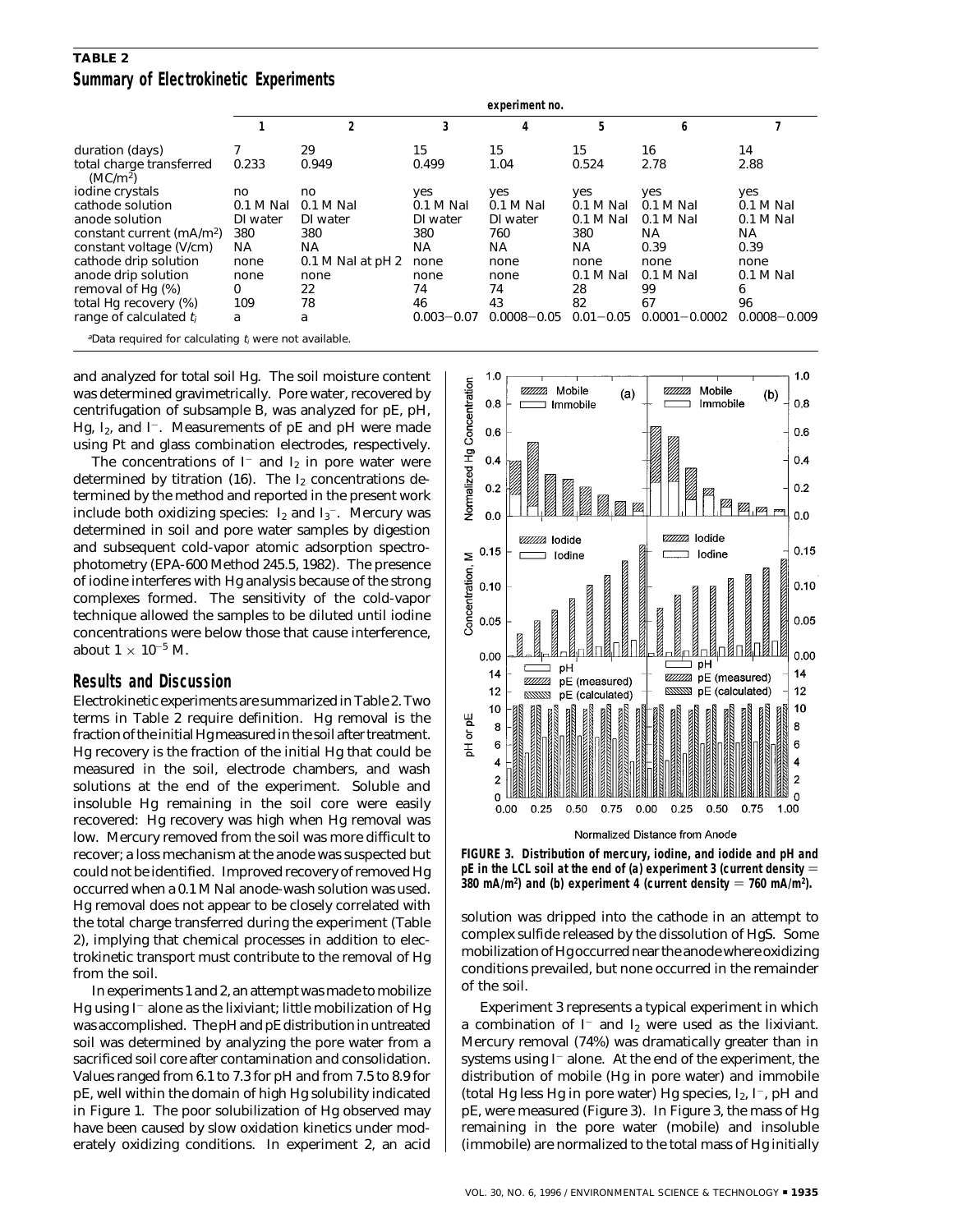



present in the soil. Under the conditions of the experiment, it can be calculated that in excess of 90% of the mobile Hg would be speciated as  $\rm HgI_{4}^{2-}.$  The improved performance of the process in the presence of  $I_2$  can be attributed to oxidative dissolution of HgS. Iodine has migrated across the entire soil core (Figure 3); as a result, the pE has been increased to approximately 10, in agreement with that calculated from the  $I_2/I^-$  ratio using the Nernst equation (Figure 3). The pE and pH of the soil are within the domain of high Hg solubility in Figure 1. Mercury released by oxidation of HgS is complexed with I $^-.$  The resulting HgI $_4{}^{2-}$ complex is removed by migration toward the anode. Most of the Hg remaining in the soil core was found in the pore water, indicating that good solubilization of Hg had been achieved (Figure 3). Higher removal efficiencies are dependent upon improving the transport of solubilized Hg in the soil.

In experiment 4, the current was doubled in an attempt to increase the rate of transport through the soil; however, chemical profiles though the soil were remarkably similar to experiment 3 (Figure 3). The higher current enhanced transport of I $^{\scriptscriptstyle -}$  and I $_3^{\scriptscriptstyle -}$  into the soil and resulted in greater concentrations of these ions. As a result, the benefit of increased current was largely offset by a decrease in *ti* for HgI4 <sup>2</sup>- (values of *ti* are tabulated in Table 2 assuming equal  $\mu j^*$  for I<sup>-</sup> and HgI<sub>4</sub><sup>2-</sup>). The relatively small values of  $t_i$ indicate that the process is inefficient with respect to electric current utilization; this is likely to hold true whenever a high ionic strength lixiviant is used. As treatment progresses values of *ti* near the cathode will continue to decrease as the concentration of contaminant decreases and the concentration of lixiviant increases. A similar conclusion can be drawn by comparing the potential gradient across the cell as a function of time (Figure 4). In both experiment 3 and 4, the potential gradient decreased to a constant value of about 0.4 V/cm within the first 50-75 h of the experiment as the iodide migrated across the cell. Iodine migration and the concomitant decrease in potential gradient occurred slightly faster in experiment 4 because of the greater current density; however, during most of the two experiments the potential gradient and, hence, the electromigration flux were similar. Despite the low values



## Normalized Distance from Anode

**FIGURE 5. Mercury and iodine distributions in LCL soil at end of** experiment 5 (current density =380 mA/m<sup>2</sup>, anode washed with 0.1<br>M\_Nal\_solution) **M NaI solution).**

of *ti*, additional transport of solubilized Hg removal can be expected given a greater transfer of charge through the soil, as will be demonstrated in experiment 6.

A 0.1 M NaI anode rinse solution was employed in experiments 5-7. The purpose of the rinse was to lower the pE of the anode chamber near 10, via the oxidation of  $I^-$  to  $I_2$ , with the goal of increasing Hg recovery from the anode solution. Experiment 5 was conducted using the same constant-current density as used in experiments  $1-3$ , 380 mA/m2. However, the addition of NaI to the anode chamber significantly increased the conductivity of the cell, reducing the steady-state voltage gradient from about 0.39 V/cm in previous experiments to only 0.059 V/cm (Figure 4). As a result, electromigration of lixiviant into the cell decreased. At the end of the experiment, the lixiviant front had yet to penetrate to the two soil sections closest to the anode (Figure 5). The correspondence between  $I_2$  distribution and HgS solubilization was excellent. Nearly all of the HgS was dissolved in the four soil sections closest to the cathode through which the lixiviant front had passed. In the following soil section at the lixiviant front boundary (third closest to the anode), some but not all of the Hg was dissolved. No dissolution of HgS had occurred in the two soil sections near the anode that the front had not yet reached.

Experiment 6 was identical to experiment 5 except that the cell was operated using a constant-voltage drop of 0.39 V/cm. Iodine fully penetrated the soil core, reaching a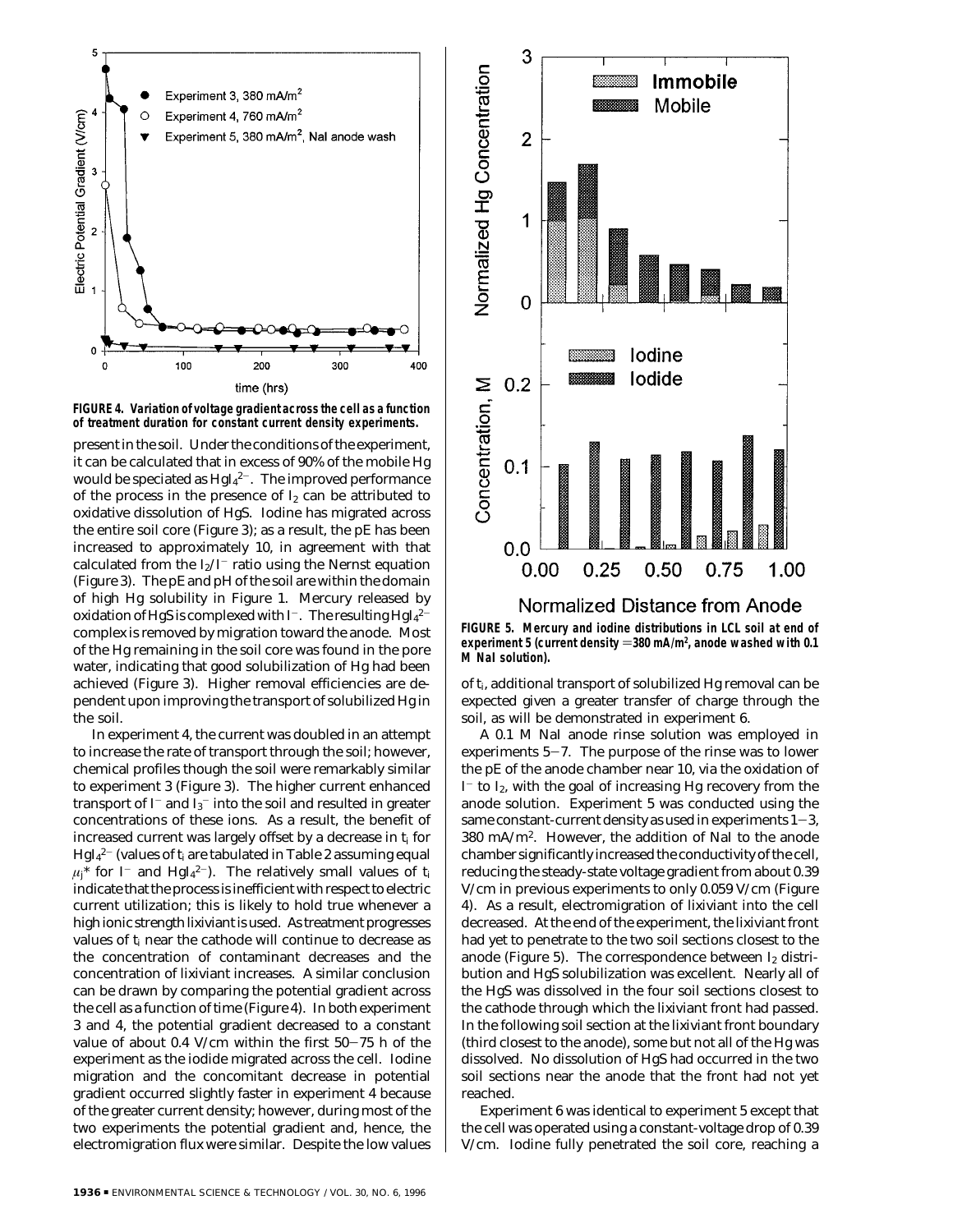

**FIGURE 6. Mercury and iodine distributions in EFPC soil at end of** experiment 7 (voltage gradient = 0.39 V/cm, anode washed with 0.1 **M NaI solution).**

concentration of 0.062 M in the section closest to the anode. Almost 99% of the Hg was removed from the soil, to a level of less than 10 mg/kg. About 85% of the remaining Hg was immobile. Of the Hg recovered during the experiment (67%), most was found in the anode-wash solution. In addition to enhancing the recovery of Hg, the NaI wash solution improved the transport of  $\mathrm{HgI_4}^{2-}$  through the cell. In experiments 3 and 4, much of the voltage drop across the cell occurred in the anode chamber, initially filled with deionized water, instead of the soil. In experiments  $5-7$ , most of the voltage drop can be attributed to the soil because of the high conductivity of the anode solution. As a result, the transfer of charge and hence the transport of solubilized Hg was much greater in experiment 6 than in any previous experiment, even though the potential gradient across the cell was similar. Removal of Hg across the entire soil sample is dependent upon both the effective solubilization of Hg and sufficient transfer of charge to effect the transport of the mobilized contaminant.

In experiment 7, an attempt was made to remove Hg from EFPC soil. Although the experiment was conducted under the same conditions as experiment 6, only 6% of the Hg was removed. The distribution of  $I^-$  and  $I_2$  and mobile and immobile Hg are shown in Figure 6. The  $I_2/I^-$  lixiviant was observed to penetrate the three soil sections closest to the cathode; significant reductions in total and immobile Hg were achieved in this portion of the cell. Normalized



**FIGURE 7. Insoluble mercury concentration as a function of iodine (I2) concentration.**

immobile Hg concentrations greater than 1 were observed in some soil sections, indicating that Hg mobilized from soil sections near the cathode became immobilized after migrating into soil sections closer to the anode. According to Figure 1, reprecipitation of Hg is thermodynamically infeasible under the pE and pH conditions measured in the pore water. Instead, the binding of Hg to soil organic matter is hypothesized, consistent with the high organic matter content of the EFPC soil. Hamilton (*17*) has shown that soil organic matter can effectively bind Hg in the presence of high iodide concentrations. In this case, ultimate removal of Hg may depend on the oxidation of organic matter by  $\mathrm{I}_2$  and  $\mathrm{I}_3^-$ . The greater demand of EFPC soil for I $_2$  and I $_3^-$  is evidenced by I $^-$  concentrations greater than those observed in experiments with LCL soil. The concentration of  $I^-$  is affected by both transport of  $I^-$  and reduction of  $\mathrm{I}_2$  and  $\mathrm{I}_3$  . The latter will result in greater iodide concentrations in more reduced soils for a given concentration of I2. Some removal of Hg also occurred in the soil section closest to the anode. This can be attributed to the formation of  $I_2$  at the anode via oxidation of  $I^-$ . This phenomena was not observed in experiment 5 because the anode chamber was flushed at a rate about 20 times greater, thereby flushing  $I_2$  from the chamber before it could solubilize Hg. Electrokinetic remediation of EFPC soil may be infeasible because of its high demand for  $I_2$ , but may occur at acceptable rates in soils containing lower organic matter content.

The critical role of  $I_2$  in the electrokinetic remediation of Hg is emphasized in Figure 7. In this figure, immobile Hg remaining in the soil is normalized to the total Hg initially present in the soil. Over 90% of Hg was solubilized in all soil sections with greater than 0.01 M I2. In excess of 70% solubilization could be achieved with  $I_2$  concentrations as low as 0.001 M. Insoluble Hg remaining in EFPC soil (experiment 7) is slightly greater than in laboratory soil (experiments  $3-6$ ), possibly due to the presence of autogenic HgS crystals in grain pores and fissures inaccessible to the lixiviant. Although predominance area diagrams can indicate the thermodynamic conditions necessary to solubilize Hg, conditions resulting in rapid solubilization during remediation appear to be more specific.